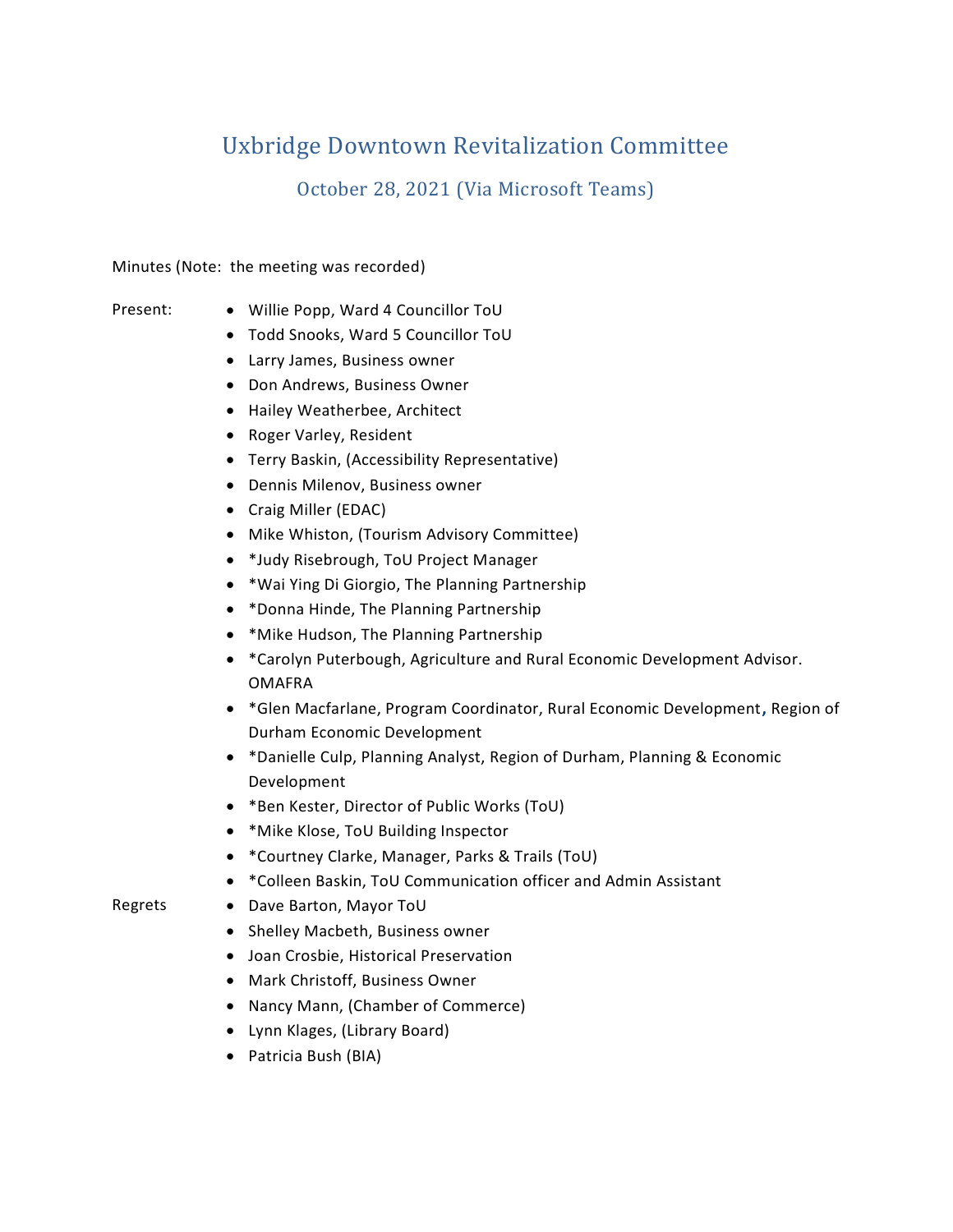- \*Stacey Jibb, Manager Agriculture and Rural, Region of Durham Economic Development
- \*Kristyn Chambers, North Durham Tourism Specialist, Region of Durham Economic Development
- \*Ashlea Brown, Dir. Regulations, Lake Simcoe Region Conservation Authority (LSRCA)
- \*Dave Ruggle, Planner, Lake Simcoe Region Conservation Authority (LSRCA)
- \*Kristi Honey, ToU CAO / Project Sponsor
- \*Tobi Lee, ToU Deputy Treasurer
- \*Amanda Ferraro, Director of Community Services (ToU)
- \*Debbie Leroux, ToU Clerk and Director of Legislative Services

(*note: \* indicates a committee resource*)

# **1. Disclosure of pecuniary interests:**

Judy Risebrough, opened the meeting at 1:32 and asked if anyone had a disclosure to bring forward. None were presented.

### **2. Review of the agenda:**

Judy Risebrough, presented the [agenda.](https://teams.microsoft.com/l/file/84314661-53AB-4A95-8A69-AD3306D234DC?tenantId=a0d86827-b9e4-4d58-b4f1-cf339fa85b20&fileType=docx&objectUrl=https%3A%2F%2Fuxbridgetownship.sharepoint.com%2Fsites%2FUXMyUxbridgeDowntown%2FShared%20Documents%2FAttachments%20and%20Files%2FMeeting%20%2311%20(Oct%2028%2C%202021)%2FUDRAC%20-%20Agenda%20for%20Meeting%20%2311%20(October%2028%2C%202021)%20(final).docx&baseUrl=https%3A%2F%2Fuxbridgetownship.sharepoint.com%2Fsites%2FUXMyUxbridgeDowntown&serviceName=teams&threadId=19:1500d4ef4c114f8db442ae082ac0334c@thread.tacv2&groupId=9493d0fa-122c-4f66-80f4-34742e018a15) Craig Miller motioned to approve the agenda, Willie Popp seconded. Approved

# **3. Review of Minutes of last meeting:**

Judy presented the [minutes](https://teams.microsoft.com/l/file/42910CF0-B75C-476B-A862-59F338FC2911?tenantId=a0d86827-b9e4-4d58-b4f1-cf339fa85b20&fileType=docx&objectUrl=https%3A%2F%2Fuxbridgetownship.sharepoint.com%2Fsites%2FUXMyUxbridgeDowntown%2FShared%20Documents%2FAttachments%20and%20Files%2FMeeting%20%2310%20(October%207%2C%202021)%2FUDRAC%20-%20Minutes%20for%20Meeting%20%2310%20(Oct.%207%202021)%20(final).docx&baseUrl=https%3A%2F%2Fuxbridgetownship.sharepoint.com%2Fsites%2FUXMyUxbridgeDowntown&serviceName=teams&threadId=19:1500d4ef4c114f8db442ae082ac0334c@thread.tacv2&groupId=9493d0fa-122c-4f66-80f4-34742e018a15) of the October 7th meeting. Roger Varley motioned to approve the minutes with the correction, Don Andrews seconded. Approved

# **4. Business arising out of the minutes:**

The project plan updates will cover any items related to the minutes.

#### **5. Project Plan Update**

# **1. Business Survey Highlights**

- Glen Macfarlane reviewed the **Business Owner survey results as they are** related to the vision priority statements.
- The presentation allowed the committee to understand what Business Owners considered as priorities as only 5% of the replies to TPP were representative of business owners.

# 2. **The Planning Partnership (TPP)**

• Donna Hinde and Wai Ying Di Giorgio worked the committee through the six "working conceptual sketches" they had developed.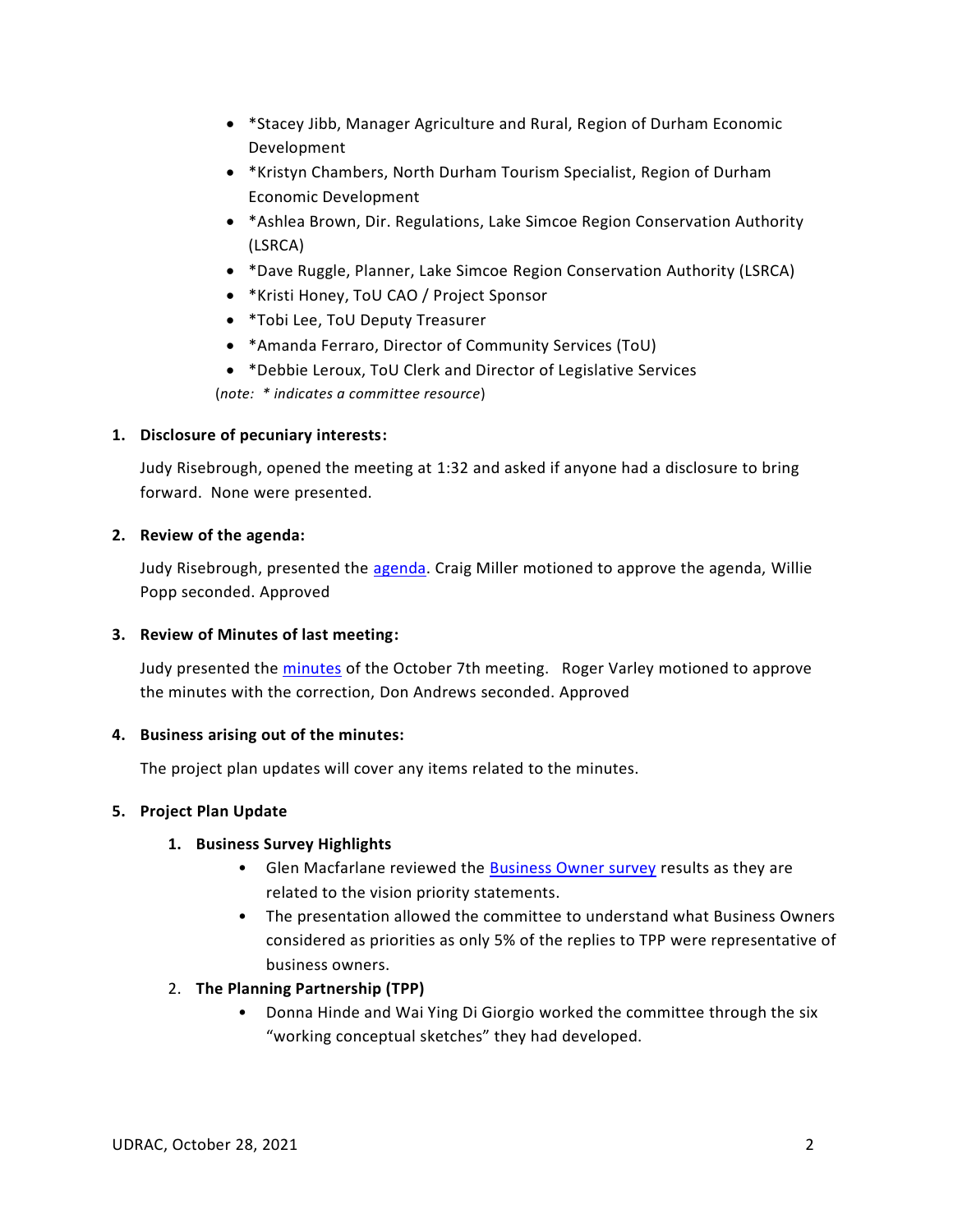

**Sketch #1**: (Town Square – north side of Brock over culvert)

- Lawn area was replaced with hard surface, gazebo added in the square and a curb cut, bollards and accessible parking spot was added.
- A question was raised whether we should have a parking space in front of the town square. Committee agreed to leave the spot.
- It was noticed that the building on the left is now three storey and the one on the right are four storey.

\_\_\_\_\_\_\_\_\_\_\_\_\_\_\_\_\_\_\_\_\_\_\_\_\_\_\_\_\_\_\_\_\_\_\_\_\_\_\_\_\_\_\_\_\_\_\_\_\_\_\_\_\_\_\_\_\_\_\_\_\_\_\_\_\_\_\_\_\_\_\_\_\_\_\_\_\_\_\_\_\_\_

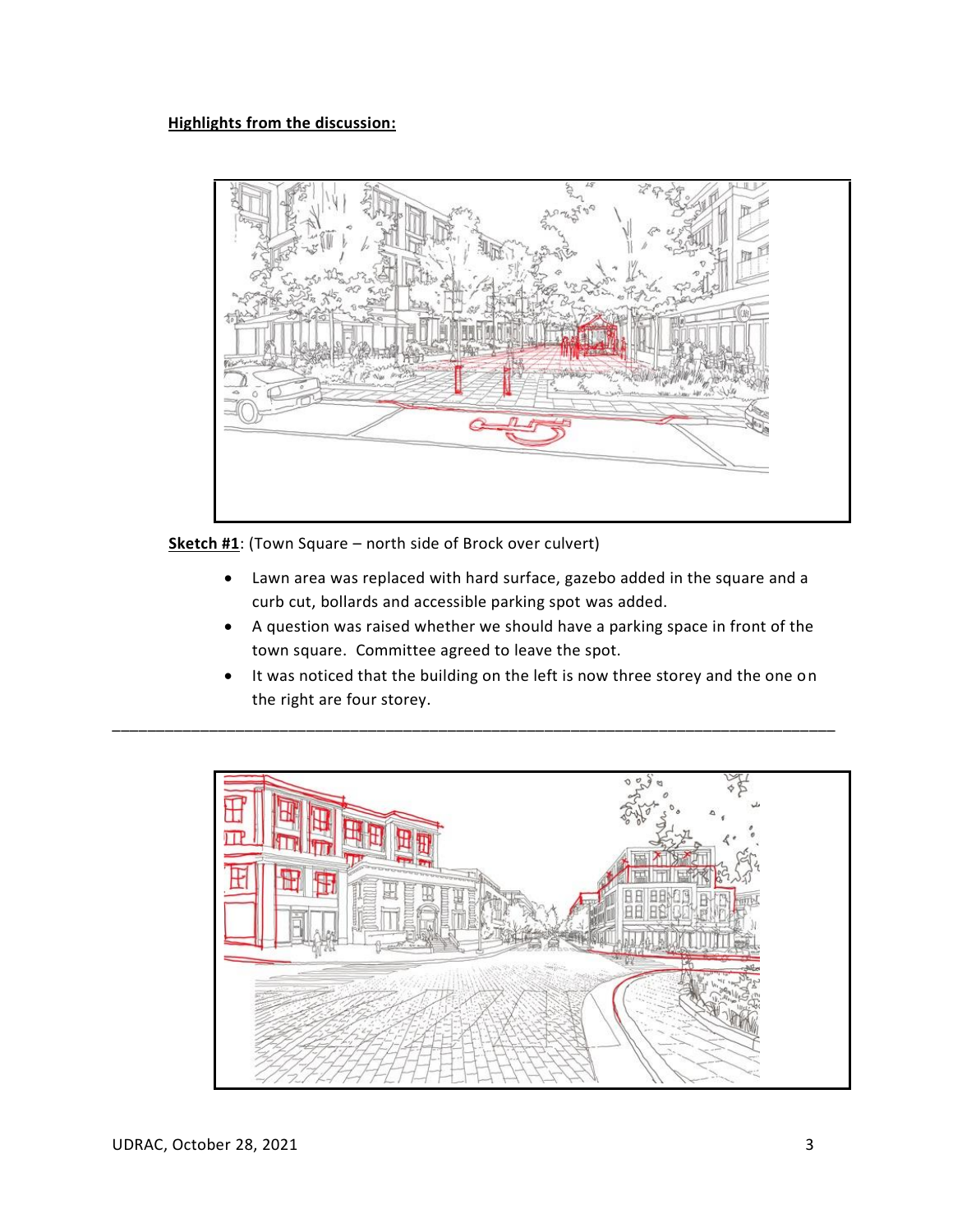# **Sketch #2**: (Corner of Brock & Toronto)

- The proposed building on the north-east corner is shown as 4 floors, with the  $4<sup>th</sup>$ floor stepped back so it is not as visual from the street.
- The statue of Col. Sharpe should be incorporated due to the importance of the location.
- Recommendation to incorporate more arched windows and brick work to reflect the "heritage" look.
- The "cobble stone" concept is to reflect a special condition where pedestrians have priority. The actual street treatment could be different than cobble stone but it should be decorative that provides a traffic calming element.
- The sketch also incorporates a "bump out" which are shown to be at every intersection for traffic calming.

\_\_\_\_\_\_\_\_\_\_\_\_\_\_\_\_\_\_\_\_\_\_\_\_\_\_\_\_\_\_\_\_\_\_\_\_\_\_\_\_\_\_\_\_\_\_\_\_\_\_\_\_\_\_\_\_\_\_\_\_\_\_\_\_\_\_\_\_\_\_\_\_\_\_\_\_\_\_\_\_\_\_



**Sketch #3:** (Corner of Albert and Toronto St. looking east to Town Square)

- This is looking at the space between the buildings and is trying to reflect the change in topography.
- Again, this shows the street treatment that provides pedestrian priority.

\_\_\_\_\_\_\_\_\_\_\_\_\_\_\_\_\_\_\_\_\_\_\_\_\_\_\_\_\_\_\_\_\_\_\_\_\_\_\_\_\_\_\_\_\_\_\_\_\_\_\_\_\_\_\_\_\_\_\_\_\_\_\_\_\_\_\_\_\_\_\_\_\_\_\_\_\_\_\_\_\_\_

• This shows the building to the left (further north) as a 5 storey while the one on the corner of Toronto and Brock is 4 storey.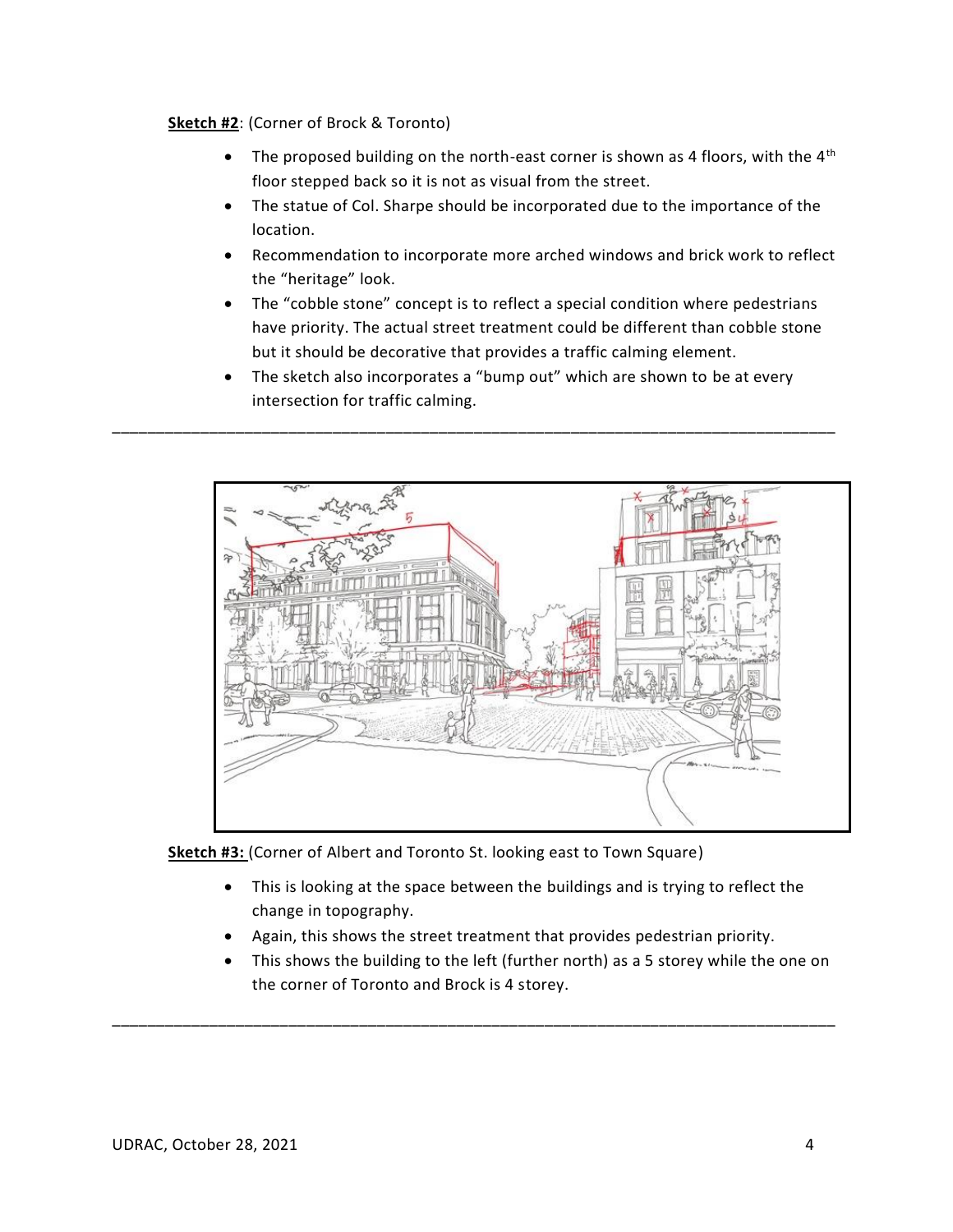

**Sketch #4**: (Looking east on Upper Brock Street from Church St.)

- TPP is recommending that angle parking be removed would result in more sidewalk available for pedestrians.
- Committee suggested adding a crosswalk at the corner across Brock Street to allow pedestrians to not have to go down to Toronto to cross safely.
- TPP suggested a depressed curb as well as the cross walk.

\_\_\_\_\_\_\_\_\_\_\_\_\_\_\_\_\_\_\_\_\_\_\_\_\_\_\_\_\_\_\_\_\_\_\_\_\_\_\_\_\_\_\_\_\_\_\_\_\_\_\_\_\_\_\_\_\_\_\_\_\_\_\_\_\_\_\_\_\_\_\_\_\_\_

• TPP was asked to provide some suggestions for streetscaping that the Township could consider going forward while recognizing that Upper Brock was recently redone.

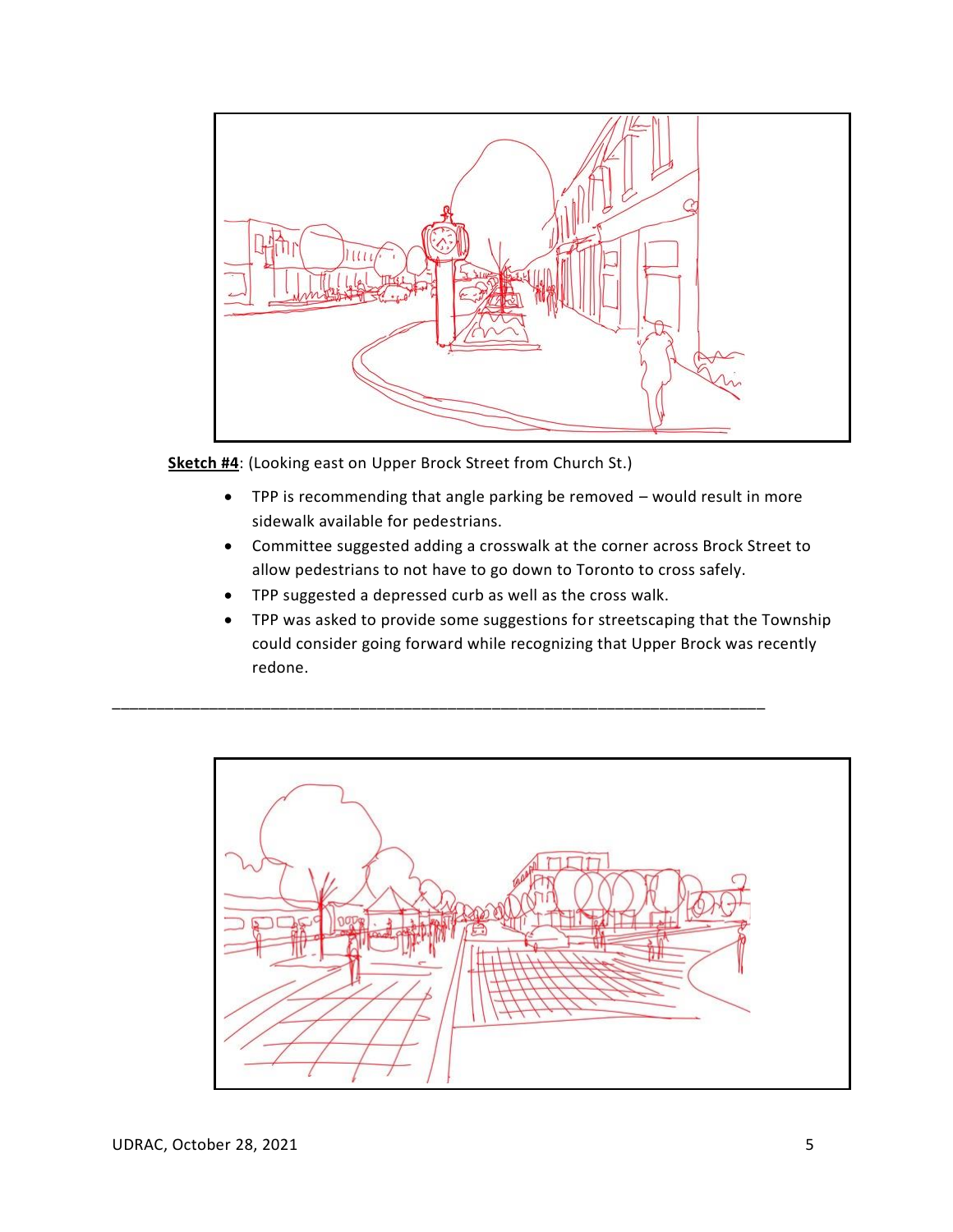**Sketch #5:** (Looking north toward the Train Station at the corner of Railway St. & Albert St)

- TPP explained that the red Heritage building is behind this drawing
- Recommend drawing in the Train Station to give residents a perspective understand the location
- Committee recommended removing some of the railway cars and showing a pathway across to the other side of the tracks to create the "district" feeling.
- Liked showing the tracks, without the railway cars being front and centre.
- Left the kiosks not to replace the farmers market but add the option for "pop" up" or expansion. Notes would show that this could also be a more permanent structure.
- TPP suggested changing the view and provide more detail to the left of the drawing, particularly the crossing etc.



**Sketch #5:** (showing the Amphitheatre beside the Library looking at Centennial Park)

\_\_\_\_\_\_\_\_\_\_\_\_\_\_\_\_\_\_\_\_\_\_\_\_\_\_\_\_\_\_\_\_\_\_\_\_\_\_\_\_\_\_\_\_\_\_\_\_\_\_\_\_\_\_\_\_\_\_\_\_\_\_\_\_\_\_\_\_\_\_\_\_\_\_\_\_\_\_\_

• Committee requested that the Library and Roxy be added to the background

# **Next steps:**

TPP will finalize the sketches and incorporate them into the final report which they hope to have completed by mid-November.

- 1. We will plan a virtual meeting the  $3<sup>rd</sup>$  week of November for other committees (Accessibility, Heritage, Active Transportation) to provide them an update prior to the report going to Council.
- 2. The recommendation would be to go to Council on December  $6<sup>th</sup>$ .